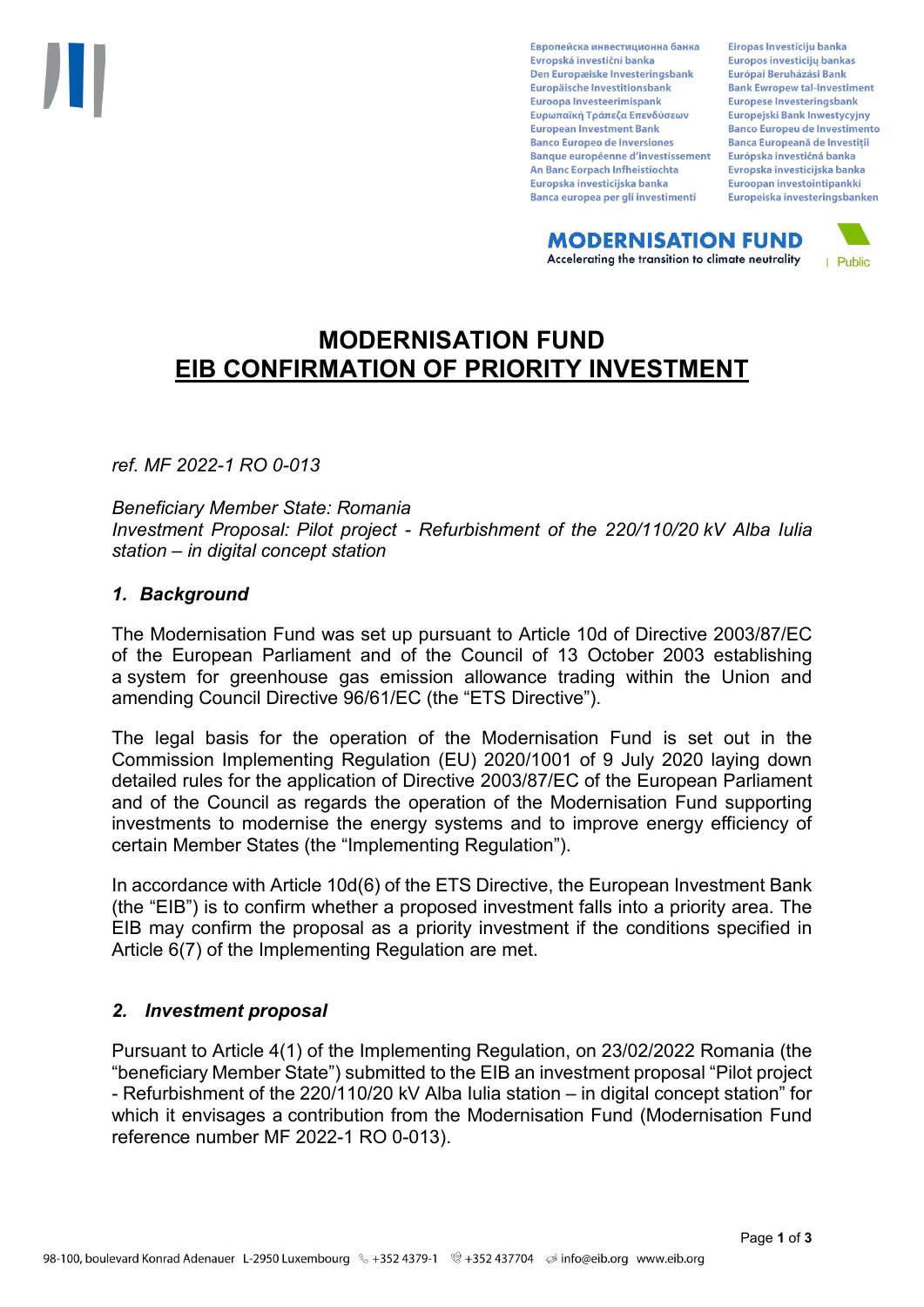

The investment concerns the refurbishment of the 220/110/20 kV substation of Alba Iulia with the installation as a pilot project of a smart grid architecture and digital standards. The investment also include energy efficiency measures to reduce the energy losses and energy consumption of the substation.

The beneficiary Member State has requested funding of EUR 46 956 108,65 for a disbursement under the proposed project.

The main objective of the investment is to modernise the transmission system and introduce a new standardised architecture for the protection and control system of substations.

The project is aligned with the objectives set out in the National Energy and Climate Plan (NECP) for Romania with regards to the power transmission infrastructure.

### *3. Compliance with the conditions for priority investment*

- a) The beneficiary Member State has demonstrated that the investment complies with the requirements laid down in Article 10d(1) of the ETS Directive as it supports the modernisation of the energy system and it is in line with the objectives and measures set out in its NECP.
- b) According to the information provided by the beneficiary Member State and pursuant to Article 10d(2) Directive 2003/87/EC, the investment is considered as a priority investment as it falls under the priority area "modernisation of energy networks".
- c) The beneficiary Member State has sufficient funds available for the requested disbursement according to the statement of the available funds referred to in Article 5(1) of the Implementing Regulation and after deduction of any amounts to be disbursed for investments already confirmed in accordance with Article 6(9) of the Implementing Regulation.
- d) The beneficiary Member State has provided evidence that the investment proposal does not constitute State aid within the meaning of Article 107(1) of the Treaty on the Functioning of the European Union.
- e) The beneficiary Member State has confirmed in writing that the investment complies with any other applicable requirements of Union and national law.
- f) According to the information provided by the beneficiary Member State, the amounts requested from the Modernisation Fund are not intended to cover the same costs of the investment as those financed by another Union or national instrument.